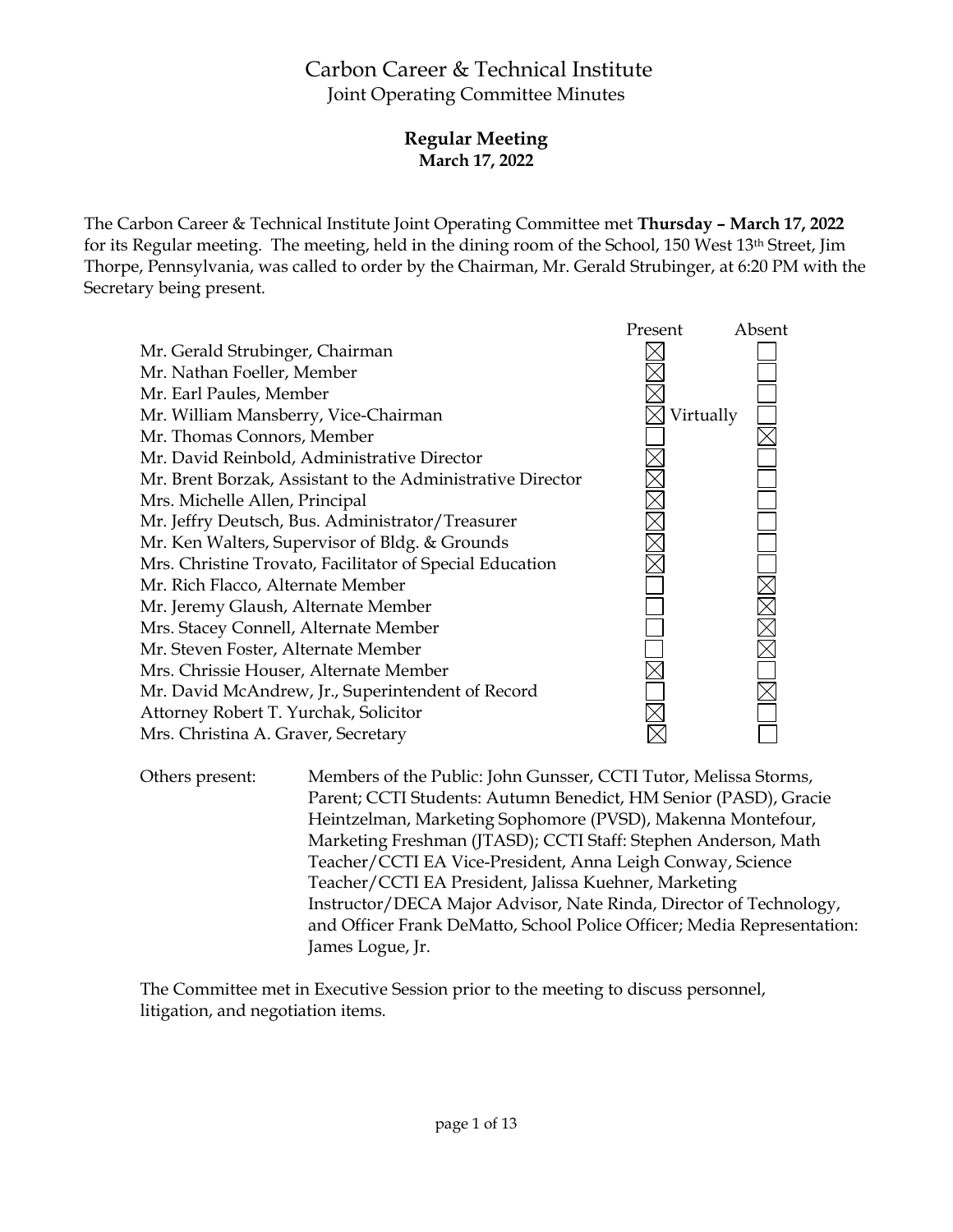#### **Approval of Minutes**

A. MOTION by Mr. Mansberry, SECONDED by Mr. Foeller to approve the Minutes of the February 24, 2022 Regular Meeting.

VOTE: YES - 5 NO - 0 ABSENT - 0 ABSTENTIONS - 0

Motion carried.

## **Courtesy of the Floor to Visitors**

- Anna Leigh Conway, CCTI Education Association President shared the following items in her report:
	- Welcome Ms. Michelle Allen as the new principal of CCTI who had a great introduction at the faculty meeting. She will be a great fit for CCTI as a strong female leader and we look forward to working with her.
	- Looking forward to spring presentations, competitions, and preparation for the end of year testing sessions of NOCTI/NIMS, AP, and Keystones.
	- SkillsUSA advisors and teachers are diligently preparing students for the SkillsUSA state competition. 25 students are competing at states which will be held in Hershey on April 6th -8th.
	- Parent teacher conferences were held on March 3rd. We had a great parent and guardian turnout.

Mr. Tom Bartholomew, Welding Instructor took 2 students to Northampton Community College for an AWS (American Welding Society) competition. The awards banquet is March 29<sup>th</sup>. Both students performed well and hope to place. The Welding Fabrication team also went to a state competition for welding fabrication for SkillsUSA at the Pennsylvania College of Technology. Although they did not place, all 3 students performed well and enjoyed their experience.

- Students in the science classes are getting prepared to start the school garden, preparing for the Envirothon competition, and the Cranberry Bog Field Trip. Physics classes are starting projects that include student made cars and water rockets made with 2 liter bottles.
- We are looking forward to the smooth transition of administration. Assistant to the Director, Brent Borzak, has an energy that can be felt throughout the building and we are looking forward to the new initiatives he will be rolling out. As always, the EA association is ready and available for collaboration.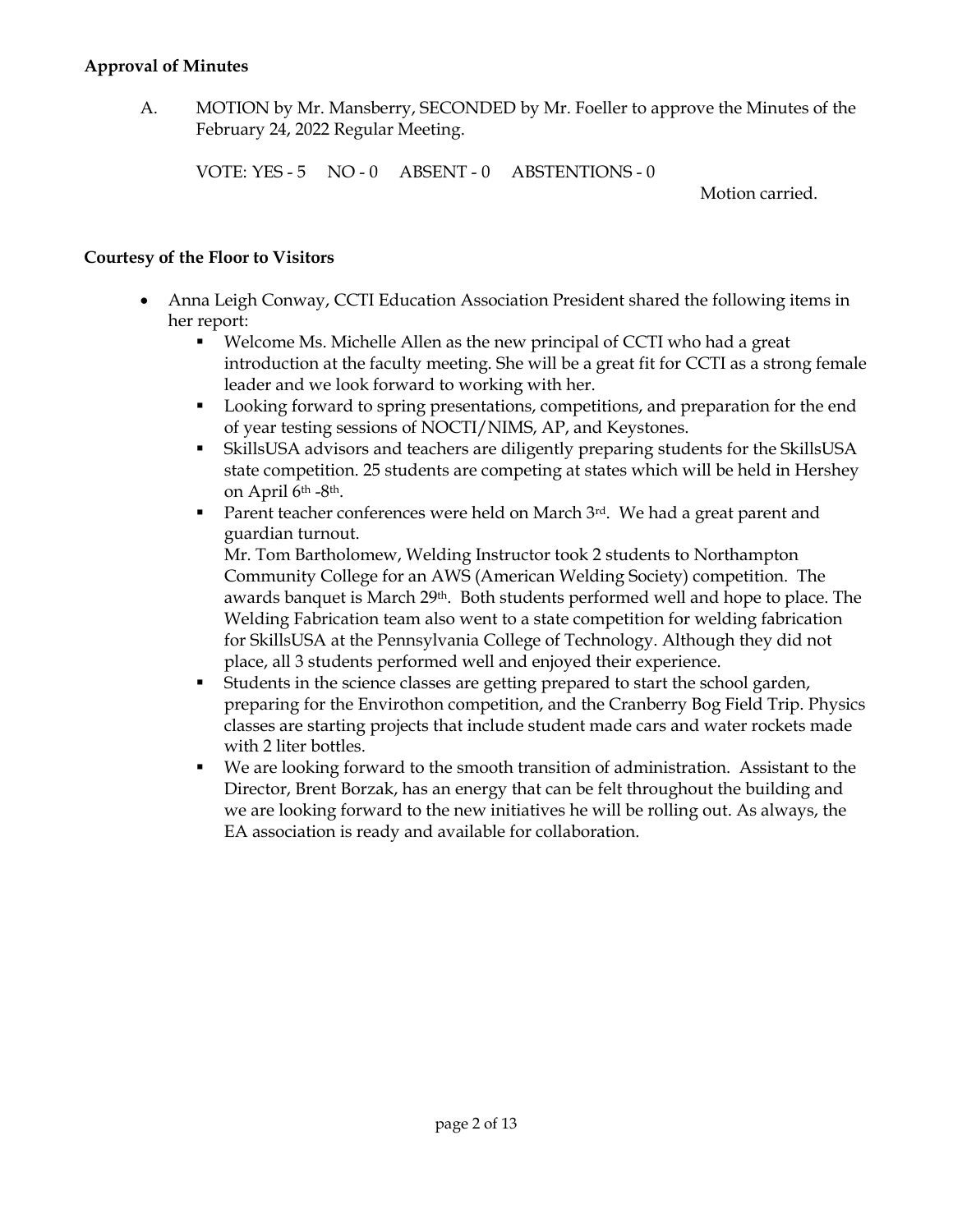## **Approval of Treasurer's Report (February 2022)**

A. MOTION by Mr. Mansberry, SECONDED by Mr. Strubinger to approve the Treasurer's Report for February 2022 showing a final balance of \$7,422,029.59 in the General Fund, and \$81,333.58 in the Student Activities Account.



# **Approval of Payment of Bills**

A. MOTION by Mr. Mansberry, SECONDED by Mr. Foeller to approve Payment of Bills - General Fund and Other Accounts.



# **Administrative Reports**

# **Mr. Reinbold, Administrative Director**

- Welcome and introduction of Mrs. Michelle Allen, Principal
	- o Mrs. Allen thanked the JOC members for appointing her as Principal. She shared that the first 4 days have been extraordinary. They have been very busy days. Mr. Reinbold, Mr. Borzak and staff have been a wealth of information to her and have all given her a warm welcome. She has been a cosmetology teacher for 23 years. She taught for 5 years at CCTI (formerly CCAVTS) and then moved on to the Career Institute of Technology where she served as a teacher as well as filling many leadership roles. She has a Master's degree and her Director's certification and is thrilled to be here. She thanked Christine Trovato, Ken Walters, Frank DeMatto and the rest of the CCTI staff for all of their assistance thus far.
- Tutors
	- o Mr. Reinbold introduced Mr. John Gunsser a long-time CCTI Tutor
		- Mr. Gunsser shared that this is his 63rd year of teaching, he served on the JTASD School Board for 24 years and the CLIU #21 Board for 24 years.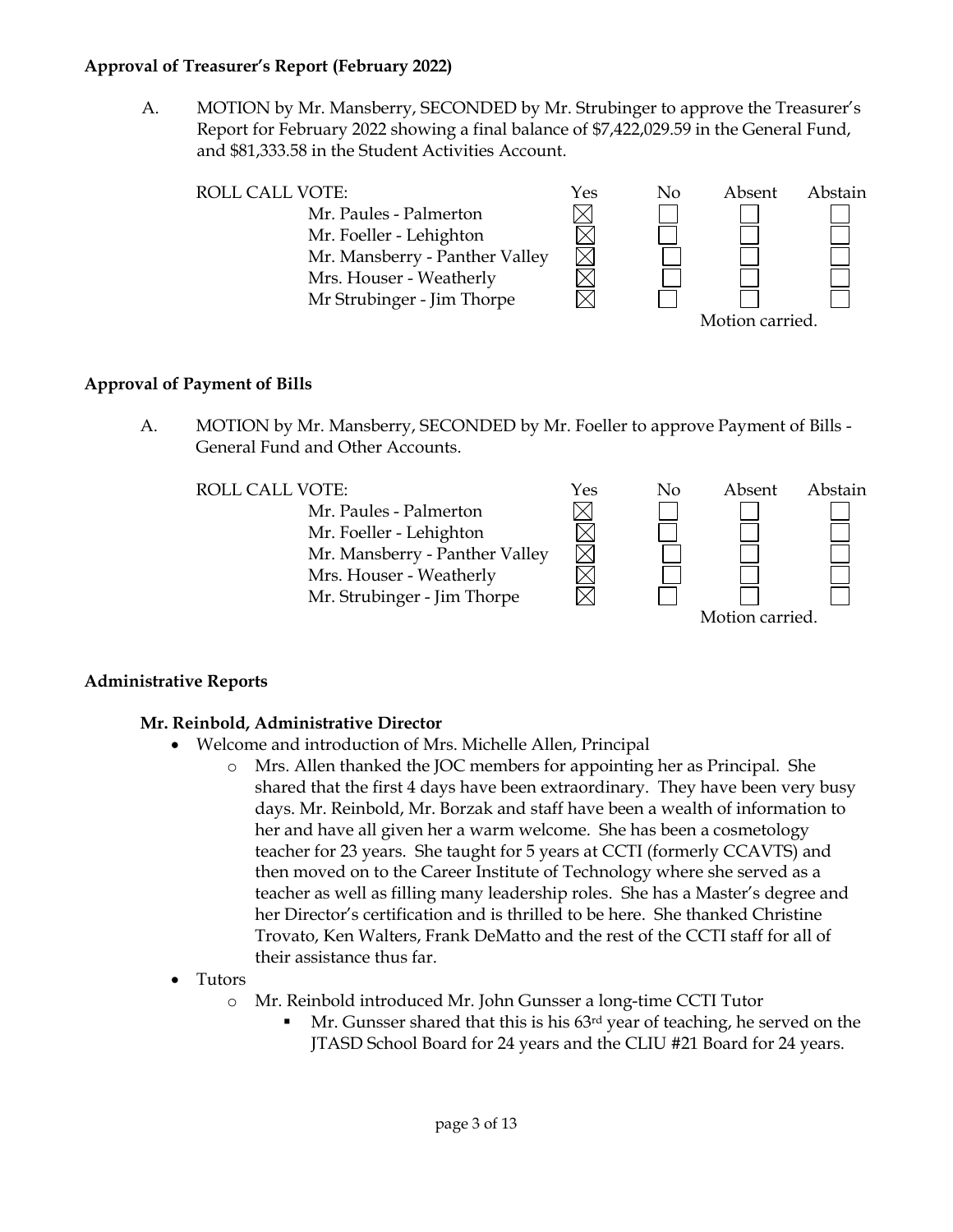He said he could not be more comfortable in the CCTI setting. He is certified in Mathematics as well as Chemistry among other areas. He provides one-on-one tutoring to students identified by teaching staff who need additional help. He thanked Mr. Reinbold for bringing him on as well as others who serve as tutors, noting that no other school district in the area provides private tutoring to their students within the school day. He invited members of the JOC to visit CCTI during the day to see this tutoring process in action. At the age of 83, Mr. Gunsser has dedicated his life to teaching.

Mr. Reinbold then introduced the following to present:

- Principal's Report Mr. Brent Borzak
	- The 2021-2022 school year is approaching the fourth marking period. Third marking period progress reports have been sent to all parents. Various CTE Month activities have taken place and were very successful. Students had a lot of fun throughout the activities. CCTI students and staff are extremely busy and focused on preparing for our upcoming weeks of testing for NOCTI and Keystone Exams, as well as AP testing and other certification tests. The Spring Occupational Advisory Committee (OAC) meeting will take place during the evening of March 24<sup>th</sup>, at CCTI. The OAC consists of members from local business and industry, who provide input to our CTE programs. The National Technical Honor Society Induction Ceremony will take place at CCTI on the evening of April 20<sup>th</sup>. The CCTI Salon, Restaurant and School Store all have been open for business and doing well. Guidance has been busy going through applications of new and incoming students.

Mr. Borzak shared flyers and information on the following upcoming events at CCTI:

- o CCTI and SHINE Non-Traditional Summer Camp
	- **Collaboration with SHINE After School Program** 
		- Mrs. Rachel Strucko, Director
		- Mrs. Taryn Stewart, Coordinator/Lead Teacher
	- 2 weeks, 4 days a week Weeks of June 20 & June 27
	- **Transportation and lunch is provided**
	- CCTI teachers and instructional aides will be teaching the trades
	- **•** Opportunity to reach  $5<sup>th</sup>$  through  $8<sup>th</sup>$  grade students with exposure to trades
	- $\blacksquare$  Within the 1<sup>st</sup> 3 days, over 80 students registered
	- No cost to the CCTI JOC. Costs will be covered through Perkins Grant funding with a large portion being provided by the SHINE program through LCCC
	- Mr. Borzak shared that 40% of students who participate in the SHINE After School Program, ultimately enroll at CCTI.
- o Women in Business Expo Event
	- Professional women in Carbon County will be at CCTI to speak with all female students regarding soft skills, climbing the career ladder, and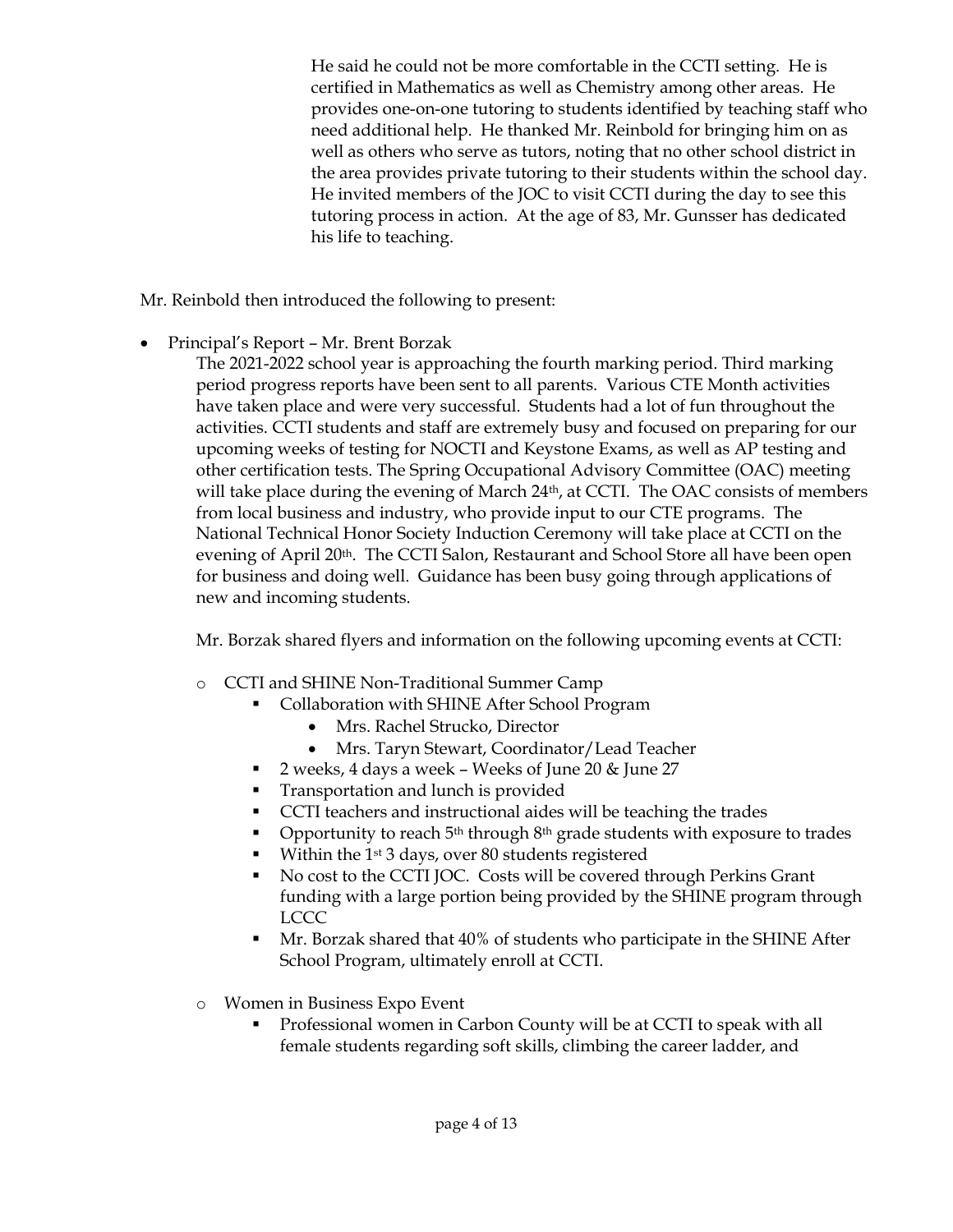providing professional advice on March 22, 2022.

Mr. Borzak shares that the flyers for both events were created by CCTI students.

- o Jalissa Kuehner, Marketing and Distributive Education Instructor and DECA Advisor with students Gracie Heintzelman (PVSD Marketing Sophomore) and Makenna Montefour (JTASD Marketing Freshman)
	- Ms. Kuehner shared that she is an alumni of CCTI and worked in industry prior to returning to teach at CCTI
	- Makenna shared the following information about DECA 18 competitors during districts, all students placed. Only 7 competitors competed during states due to Covid and parents not wanting them to travel. All 7 placed in only mini awards, which is good practice because they haven't competed in 2 years due to Covid.
	- Gracie shared the following about the School Store The school store was closed due to Covid when I started working in April of 2020 with an amount of around \$1080.98 sitting in the school store account. We reopened the school store September 2021 and have grown that amount to a profit in the school store of currently over \$4,000.00. We are open both lunch A and B every day, making a profit of over \$200 per day. All merchandise and accessories are made by the students using our commercial heat press, vinyl cutter and sublimation printer. We sell healthy food and beverages, and the marketing students make healthy fresh smoothies and movie theater popcorn every day. We will be making samples to hand out of our flavor of the month for St. Patty's Day "Granny Smith Green Apple with Ghiradelli Caramel Drizzle."
- o Frank DeMatto, School Police Officer
	- On Thursday February 10, 2022 I had the privilege of taking 5 students to the Carbon County Commissioners Meeting at which time the Commissioners issued a proclamation honoring CCTI in recognition of Career and Technical Education Month in Pennsylvania.

| <b>JTASD</b> | Rachelle McFeeley 12th Grade Welding                            |
|--------------|-----------------------------------------------------------------|
| <b>LASD</b>  | Kyle Nothstein 12th Grade Welding                               |
| <b>PASD</b>  | Autumn Benedict 12th Grade Health Medical Nurse Aid             |
| <b>PVSD</b>  | Abigail Orach 12 <sup>th</sup> Grade Marketing and Distributive |
|              | Education                                                       |
| <b>WASD</b>  | Kelsey Mehlig 11 <sup>th</sup> Grade Marketing and Distributive |
|              | Education                                                       |

All students spoke about what CCTI and Technical Education means to them.

The students also presented each commissioner and County Administrator Eloise Ahner with Sublimation Mugs with a picture of the CCTI Building made at CCTI.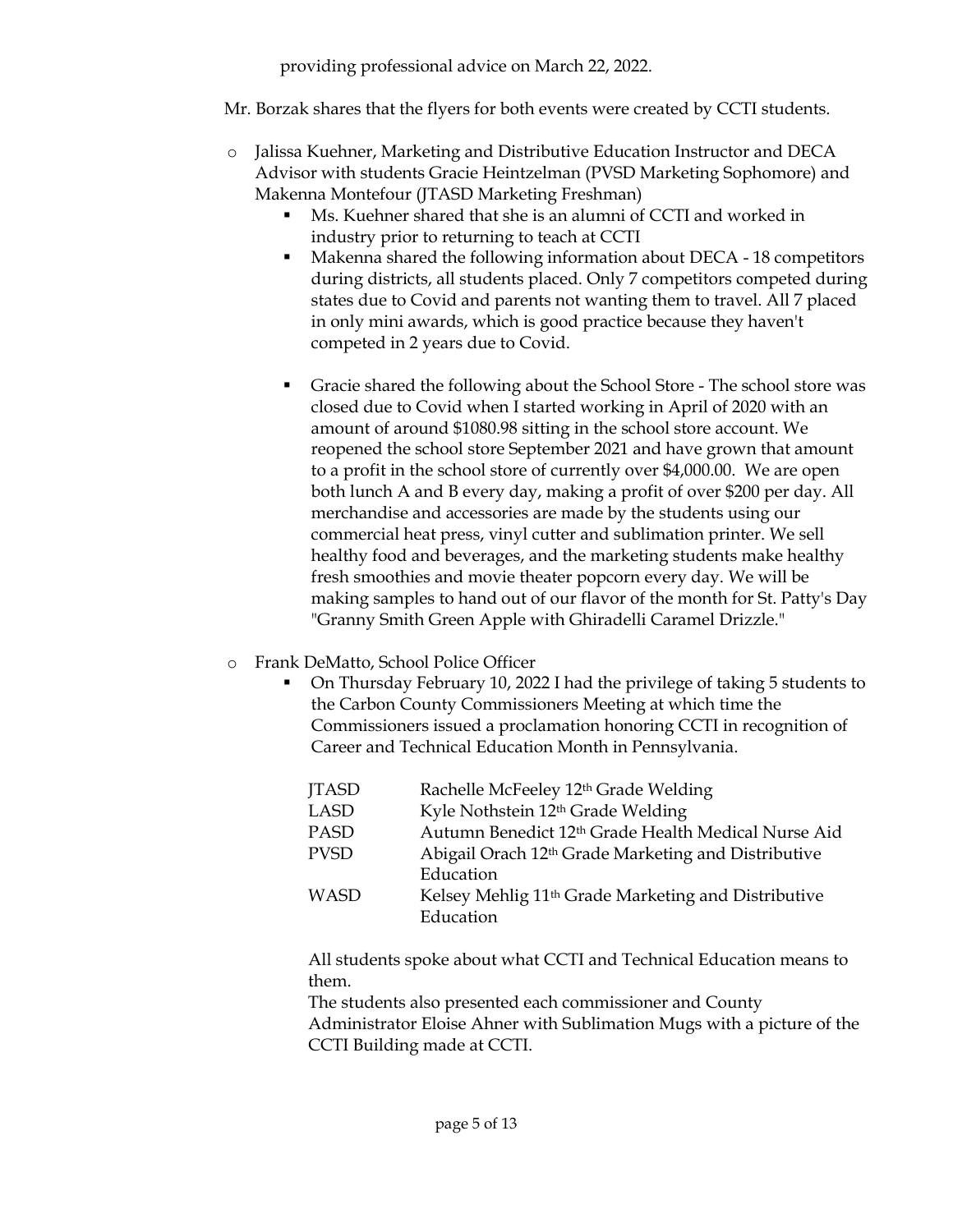Along with the Proclamation, Commissioners presented CCTI with enlarged News Articles of CCAVTS opening in 1966.

Commissioners took several photos with our students and gave them the tour of the Commissioners Offices in the Carbon County Annex Building.

Students were treated to lunch at Gaetano's Pizza by CCTI.

Autumn Benedict said that she and the other four students were able to speak with the Commissioners and share information about CCTI and the great opportunities it affords its students, for example she, in the Health Medical program has experience through clinical days and will graduate with her CNA certification.

- Business Administrator's Report Mr. Jeffry P. Deutsch, Business Administrator o Brief 2022-2023 CCTI Budget Update/Approval – see agenda motion.
	- - Officially approved
		- **IFASD** to vote on Monday
		- Thanked all Board Members
	- Next year will be the 9<sup>th</sup> year in a row with no overall increase to the districts
	- o Brief year-to date financial status report for 2021-2022.
- Facilitator of Special Education Report Mrs. Christine Trovato, Facilitator of Special Education

Special Population Numbers

- Students with IEPs 78 (LASD 22; PASD 23; JTASD 20; WASD 2: PVSD 11)
- Students with GIEPs (Gifted) 2
- Section 504 Service Plans/Health Plans 23
- Homeless Students 1
- English Language Learners 3

Informational Purposes

 PDE offers professional development resources (for administrators and teachers): Power Up with PA Data Power Shots are short videos that serve as forms of professional learning and are meant to support school leaders and teachers in understanding how to use data to make decisions to drive instruction, and refresh their understanding of different topics related to using data.

Each video is focused on a specific concept, skill, report or data use. They can be used for individual professional development or with small groups or larger groups of teachers (ex- data team meetings, professional learning communities, department, faculty meetings), and as an induction training for staff.

Videos have "Companion Guides", which are used to guide the viewer in how to use the video.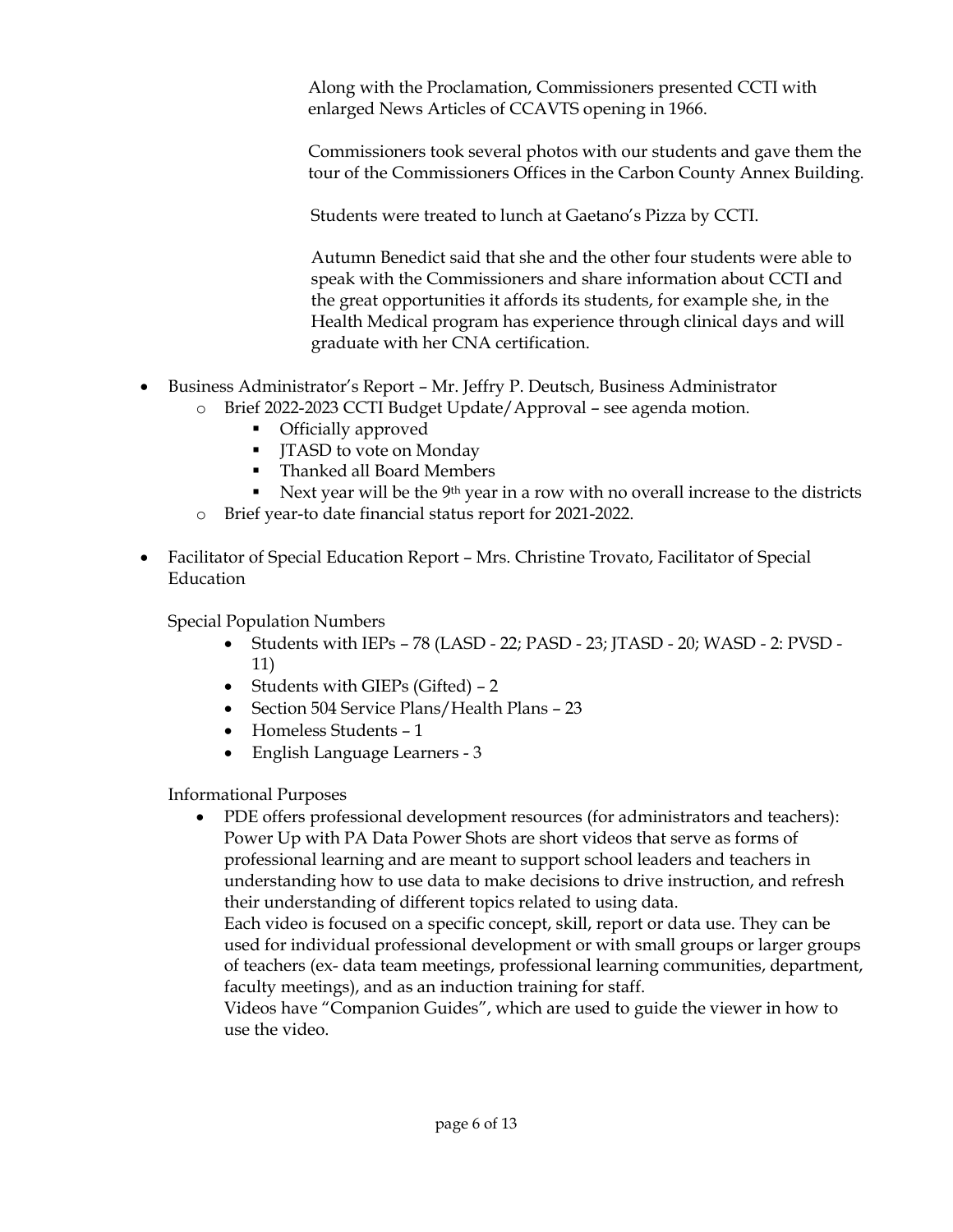- Act 158: [Pathways to Graduation Toolkit](https://pdesas.org/Page/Viewer/ViewPage/56/?SectionPageItemId=12190&PageItemId=12199) -Visit SAS to see the tool kit and flow chart.
	- o Summarized- Act 158 & Act 6 (CTE) provides alternatives to PA's state requirement of attaining Proficiency on the 3 Keystones (Alg. I, Lit., Bio) in order to achieve statewide graduation requirements.
	- o Effective w/ 2023 graduates, students have the option to demonstrate career readiness through 1 of 4 additional pathways.
	- o Keystones will still continue as the state test to comply w/ accountability requirements set forth in ESSA.
	- o Students will no longer be required to achieve proficiency to meet state graduation requirements
	- o Students with disabilities must meet IEP goals shall meet the Act 158 or Act 6 requirements
	- o ELLs are still required to take the ACCESS WIDA assessment
	- o CTE students need to still take the Keystones (unless opted out) and also meet 1 of the following: attainment of competency cert. related to CTE program of study OR demonstration of the high likelihood of success on approved competency test as evidenced by performance on benchmark, course grades, & other factors related to the concentrator's goals/career plan (determined by director) or the student's consistent demonstration of meaningful engagement in his/her program of study, benchmarks, grades, etc. (determined by director)
	- o Completion of local grade requirements in any science and technology and environment and ecology course will satisfy the Keystone Bio exam for CTE students.

Visit for more info: SAS: [https://pdesas.org/Page/Viewer/ViewPage/56/?SectionPageItemId=12190&P](https://pdesas.org/Page/Viewer/ViewPage/56/?SectionPageItemId=12190&PageItemId=12199) [ageItemId=12199](https://pdesas.org/Page/Viewer/ViewPage/56/?SectionPageItemId=12190&PageItemId=12199)

Looking Forward

- March 30<sup>th</sup> Homeless and Foster Regional Meeting (Information will follow at the April JOC meeting)
- Throughout the month of April...Applicants with IEPs and/or 504 Service Plans will participate in Transition meetings to review documents, discuss needs, and make changes as needed to reflect the new school setting and programming.

Mr. Reinbold noted the great job that Christine has done with transition meetings.

- Building and Grounds Report Mr. Ken Walters, Supervisor of Buildings and Grounds
	- o Shared some upcoming events to take place in the near future at CCTI
	- o Scheduled to meet with a management representative from KME about donations due to shut down. Will also discuss need for substitutes and process for onboarding.
	- o For safety and as part of the ESSER grant we'll be trading in a 2004 Chevy cobalt and purchasing a 2022 ford escape with no impact to our budget.
	- o Flickr house project showcase. Mr. Walters complimented the work of Mr. Hazelton, Carpentry Instructor, Mr. O'Donnell, Carpentry Instructional Aide, Mr. Gower, Electrical Distribution and Automation/Electrician Instructor, Mr. Reiter, HVAC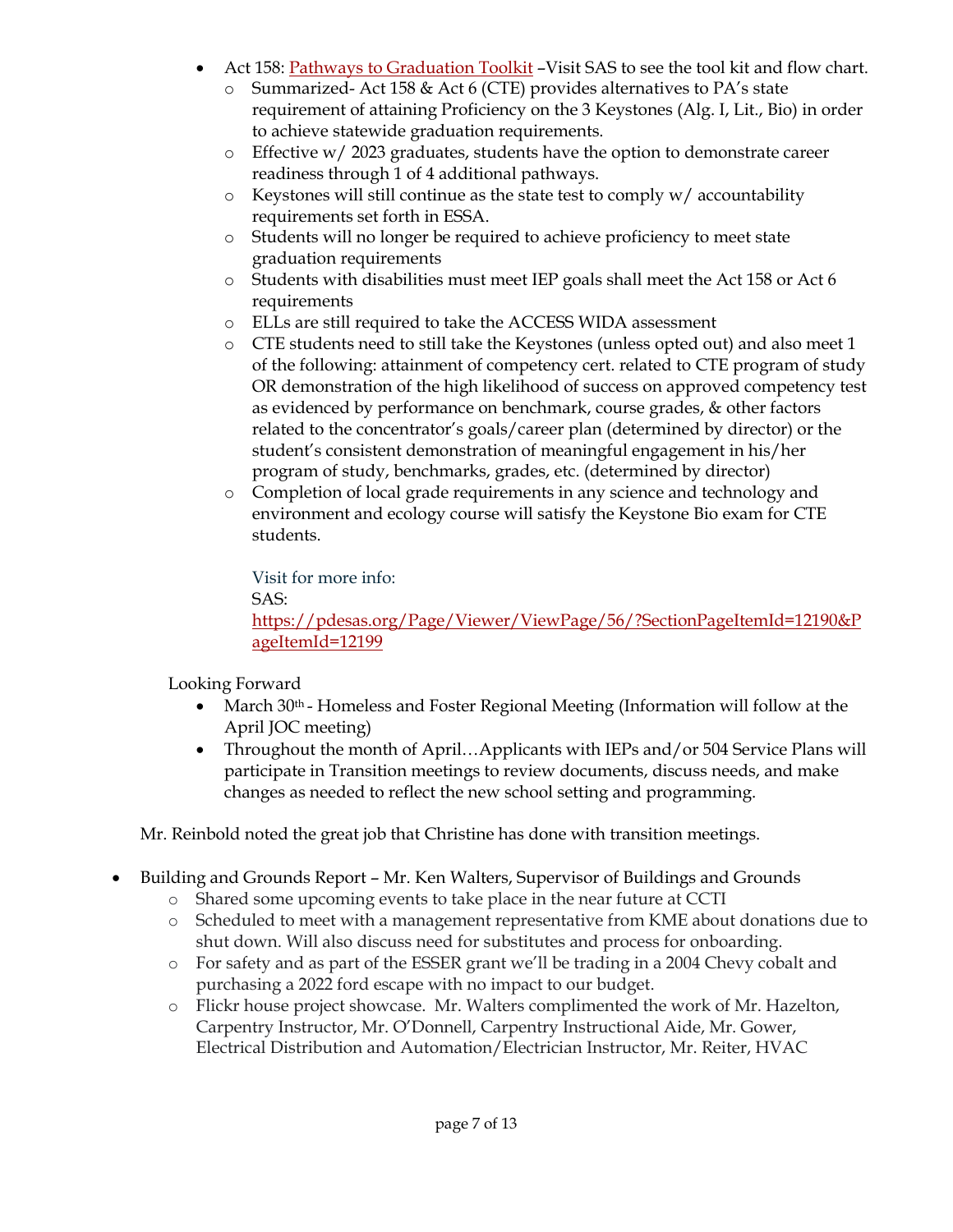Instructor, as well as the students on the work they have been doing on the house project. This is the largest house our students have built thus far at  $54' \times 44'$ . CCTI is considered a Modular Home building site in the state of Pennsylvania. The State comes out and does all of the inspections as we are a certified center.

**Projects scheduled for at least the next 5 years.** 

Mr. Reinbold shared that CCTI will be applying for an ESSER (Elementary and Secondary School Emergency Relief fund) grant in the amount of \$384, 000.00.

- Technology Report Mr. Nate Rinda, Director of Technology
	- o Chromebooks All new Chromebooks are set up and distributed to those in need.
	- o Graphic Design Updating Compass testing software for Adobe certification testing.
	- o CDT testing- More rounds of testing going on.
	- o PowerSchool Started implementation of Special Education add-ons. Project schedule set and rollout has begun.
	- o Promethean 3 new 75" touch panels have arrived. Just awaiting installation.
	- o SkillsUSA Support and setup of technology for next competitions.
	- o Building technology inventory Working on updating inventory database of all CCTI Technology.
	- o Continued support/training to staff and students with Google Suite and all technology needs.

# **Items of Business**

# *Personnel*

MOTION by Mr. Mansberry, SECONDED by Mr. Strubinger that the following motions be approved:

# **Title IX and Section 504 Coordinator and School Safety and Security Coordinator Appointed**

A. that Michelle Allen be appointed Title IX and Section 504 Coordinator and the School Safety and Security Coordinator for the Carbon Career & Technical Institute for the 2021-2022 school year, effective March 14, 2022.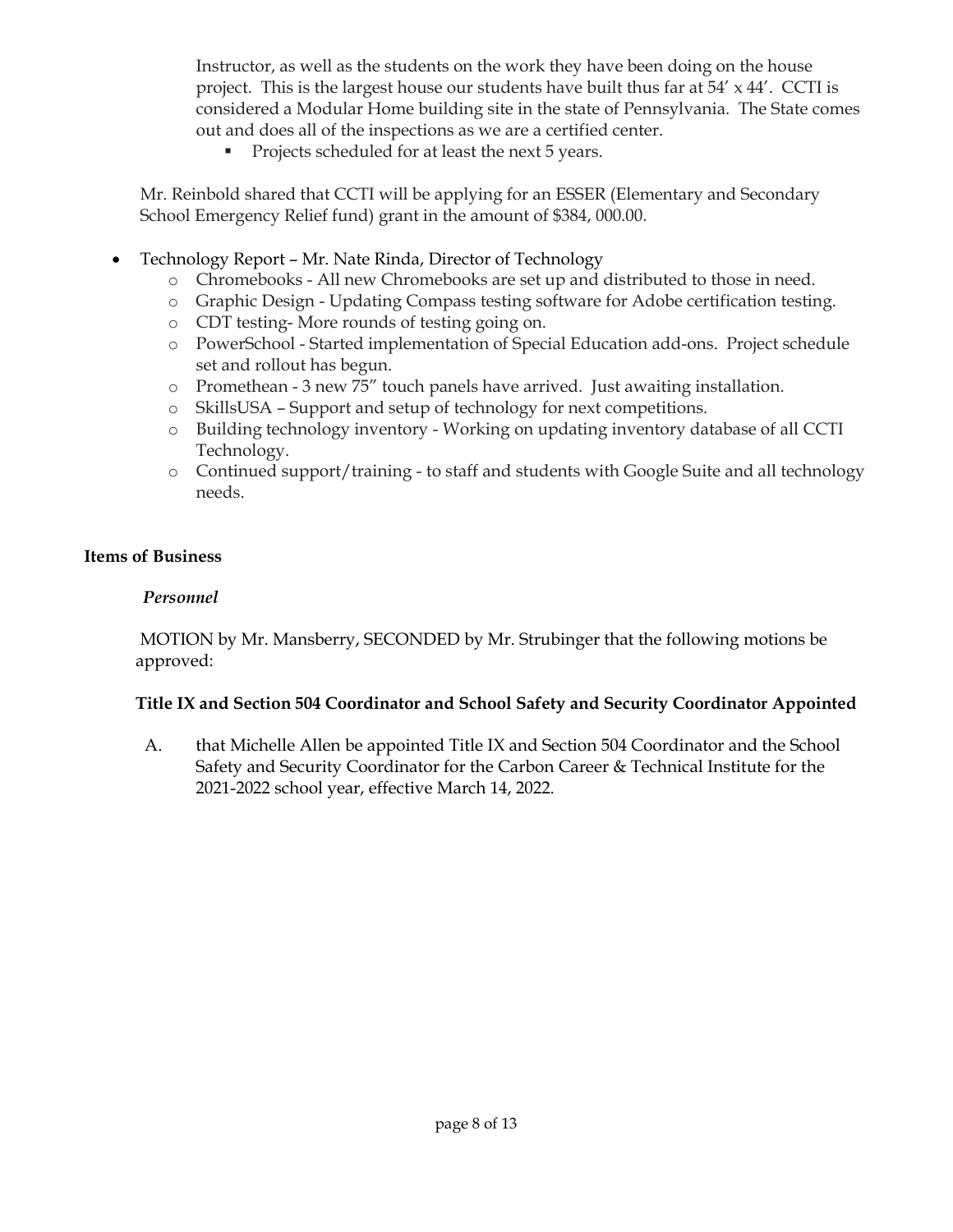## **Revised Threat Assessment Team Approved**

B. to revise the following Threat Assessment Team for the 2021-2022 school year to conform to Pennsylvania Public School Code Article XIII-E:

> Dave Reinbold, Administrative Director\* Brent Borzak, Administrative Director\*\* Michelle Allen, Principal\*\*\* Ken Walters, Supervisor of Buildings and Grounds Rebecca Schaeffer, School Nurse Eugene Colosimo, Guidance Counselor Christine Trovato, Facilitator of Special Education Francis L. DeMatto, School Police Officer

Note: Among its provisions, Article XIII-E requires the establishment of at least one Threat Assessment Team for each school entity in Pennsylvania by the start of the upcoming 2021-2022 school year. \*Through March 31, 2022 \*\*Effective April 1, 2022 \*\*\*Effective March 14, 2022

# **Category C (Long-Term) Substitute Teacher Approved**

C. to approve Autumn Frey, Health Medical Instructional Aide as a Category C (long-term) substitute teacher (Health Medical), effective March 07, 2022 through the end of the 2021-2022 school year at a pro-rated step 1 salary, as per the current CCTI Education Association Agreement.

# **Resignation Date Extended**

D. to extend the resignation effective date of David Reinbold, Administrative Director to April 30, 2022 and to appoint him Assistant to the Administrative Director for the period April 1, 2022 through April 30, 2022.

# **Letter of Resignation Accepted**

E. to accept the letter of resignation received from Geri Vavra, Instructional Aide, effective July 11, 2022.

| ROLL CALL VOTE:                | Yes | No | Absent | Abstain |
|--------------------------------|-----|----|--------|---------|
| Mr. Paules - Palmerton         |     |    |        |         |
| Mr. Foeller - Lehighton        |     |    |        |         |
| Mr. Mansberry - Panther Valley |     |    |        |         |
| Mrs. Houser - Weatherly        |     |    |        |         |
| Mr. Strubinger - Jim Thorpe    |     |    |        |         |
| Motions carried.               |     |    |        |         |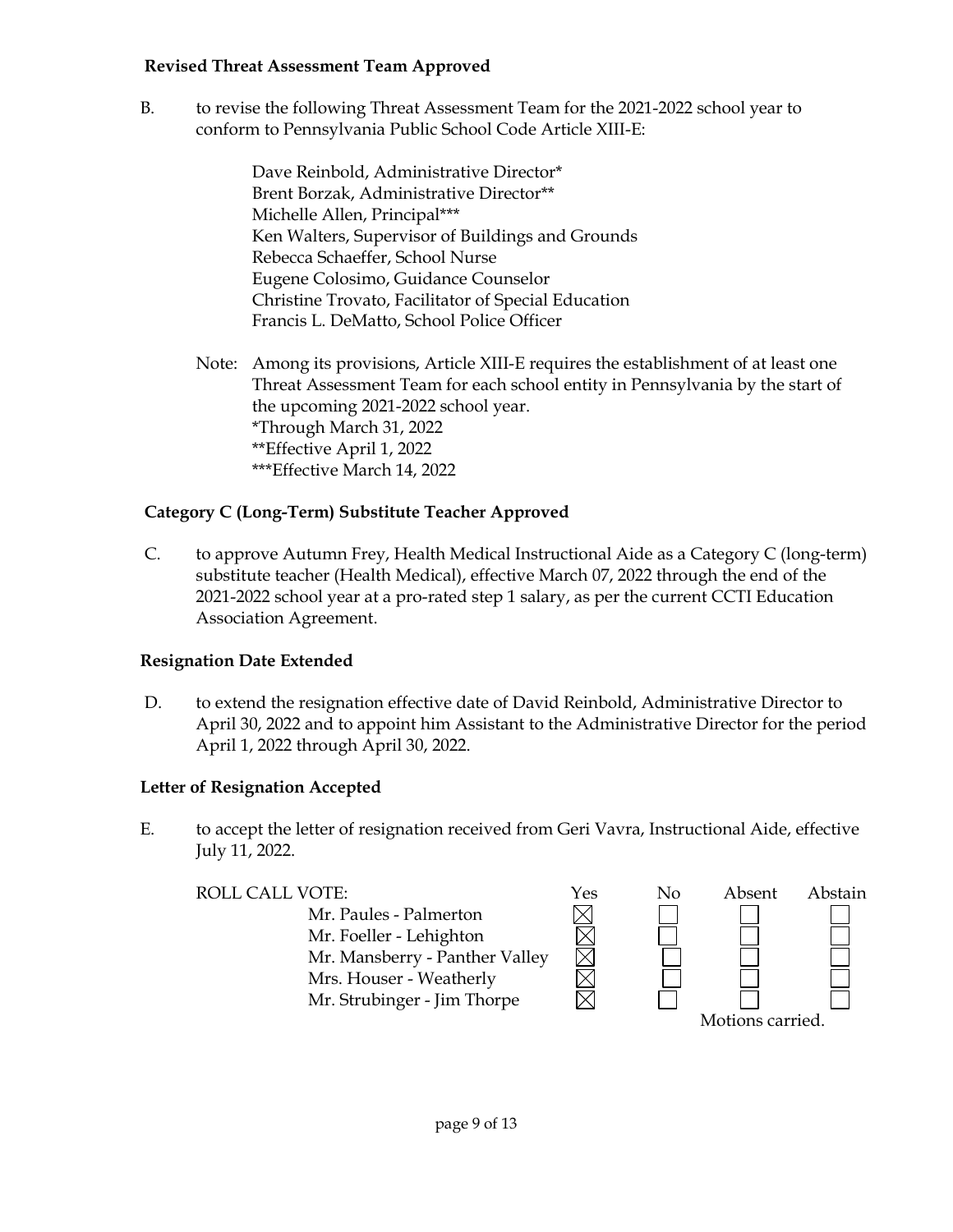# *Education*

MOTION by Mr. Mansberry, SECONDED by Mr. Foeller that the following motions be approved:

# **A/B Two-Day Rotation Schedule Approved**

- A. to approve the A/B Two-day rotation schedule for the 2022-2023 school year.
	- Note: This schedule will result in students spending a full day in their technical areas and a full day in their academic classes on a two day rotating basis.

# **Senior Class Trip Approved**

B. to approve a senior class trip to Knoebels Amusement Resort, Elysburg, PA on May 19, 2022 at a cost not to exceed \$3,500 for ticket and transportation expenses.

Note: Expenses for the trip are included in the 2021-2022 General Fund Budget

# **Homebound Instruction Approved**

C. that homebound instruction be approved for student #8015 for 2.5 hours per week from March 1, 2022 through April 1, 2022.

# **Homebound Instruction Approved**

D. that homebound instruction be approved for student #11140 for 5 hours per week from March 15, 2022 through April 1, 2022.

# **Field Trip Approved**

E. that Kevin Kuehner, Precision Machine Technology Instructor, and Michele Klock, Cooperative Education/School Improvement Coordinator, chaperone nine (9) Precision Machine Technology students on a field trip to Thaddeus Stevens College of Technology, Lancaster, PA May 3, 2022.

Note: There is no cost to the CCTI Joint Operating Committee.

# **Field Trip Approved**

F. that Anthony (A.J.) Burke, Culinary Arts Instructor, and Ashleigh Rehrig and Michele Troutman, Culinary Arts Instructional Aides chaperone fourteen (14) Culinary Arts students on a field trip to Walnut Hill College, Philadelphia, PA May 18, 2022.

Note: Expenses for the trip are included in the 2021-2022 General Fund Budget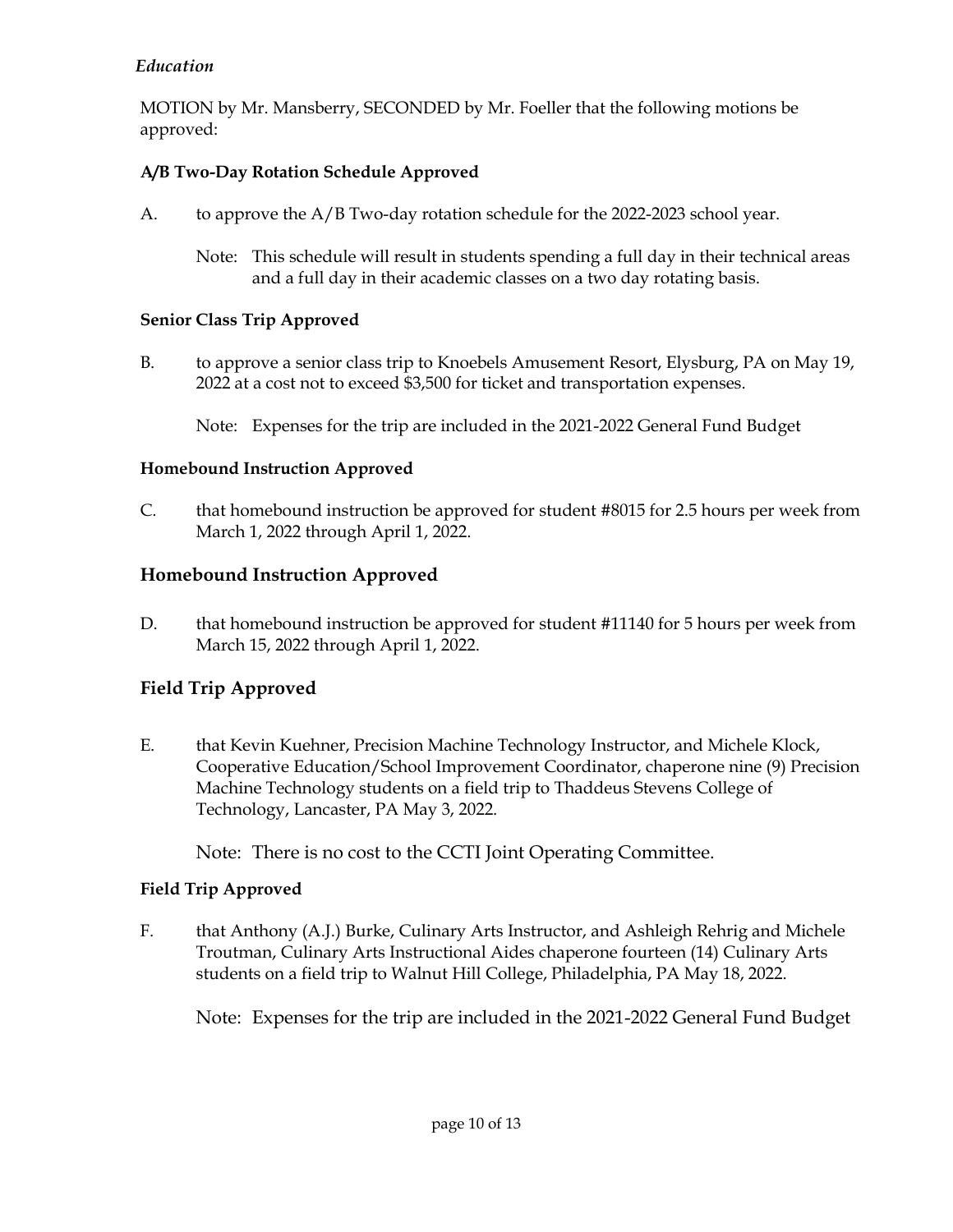# **Senior/Junior Class Trip Approved**

G. to approve a class trip to all interested juniors and seniors to Pocono Whitewater Rafting, Jim Thorpe, to partake in a Family Style trip including a BBQ lunch and an educational presentation on employment opportunities with Pocono Whitewater Rafting on May 31, 2022. Transportation will be provided by Pocono Whitewater Rafting at a cost of \$100 per bus (48 students per bus).

Note: Expenses for the trip are included in the 2021-2022 General Fund Budget. A sign-up sheet will be provided for any interested juniors and seniors. The Family Style trip is 8 miles in class I & II whitewater rapids. CCTI Faculty/Staff will accompany as chaperones. All participants (students and faculty/staff) will be required to complete a Pocono Whitewater Rafting liability waiver as well as a CCTI permission slip.



#### *Budget & Finance*

#### **Receipt of Budget Resolutions Acknowledged**

A. MOTION by Mr. Foeller, SECONDED by Mr. Mansberry to acknowledge receipt of the Resolution pertinent to the 2022-2023 Proposed Operating Budget for the Carbon Career & Technical Institute calling for receipts and expenditures in the amount of \$9,050,721 as follows:

> **Lehighton Area School District** Yes – 9, No - 0, Absent – 0, Abstentions – 0 – **Approved**

> **Palmerton Area School District** Yes – 9, No - 0, Absent – 0, Abstentions – 0 – **Approved**

> **Panther Valley School District** Yes – 6, No - 0, Absent – 3, Abstentions – 0 – **Approved**

> **Weatherly Area School District** Yes – 5, No - 2, Absent – 2, Abstentions – 0 – **Approved**

VOTE: YES - 5 NO - 0 ABSENT - 0 ABSTENTIONS - 0

Motion carried.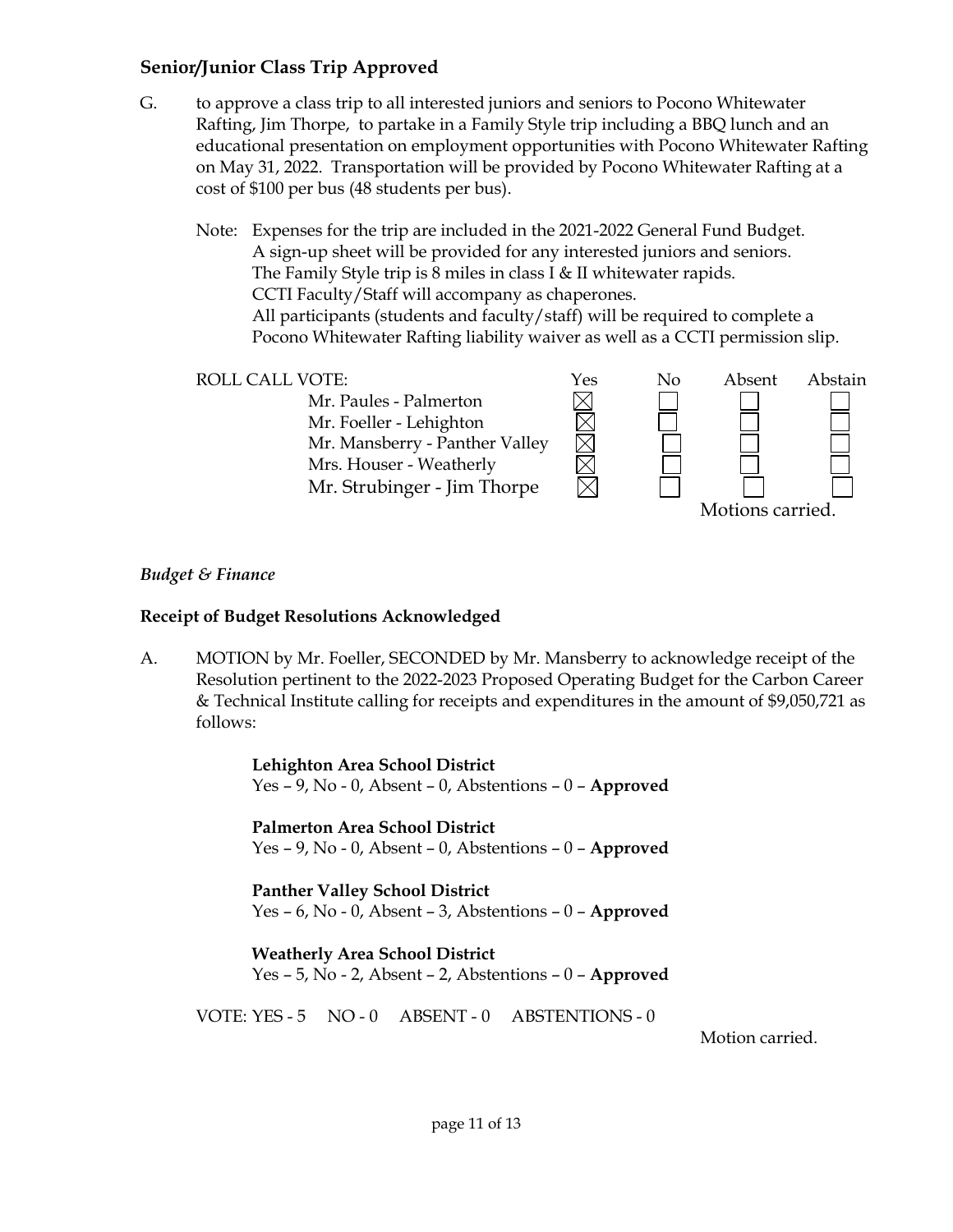## *Buildings & Grounds*

NONE

# *Administrative*

MOTION by Mrs. Houser, SECONDED by Mr. Mansberry that the following motions be approved:

# **Student & Parent Handbook Purchase Approved**

A. to approve the purchase of 650 2022-2023 Student & Parent Handbooks for CCTI at a cost of \$4,615.00.

Note: Motion is to approve purchase at price quoted. Revisions will be forthcoming.

## **Graduation Ceremony Revision Approved**

- B. to revise the previously approved 2022 CCTI graduation ceremony as follows:
	- Friday, June 3, 2022
	- 5:00 p.m.
	- Located at CCTI field

ROLL CALL VOTE:<br>
Mr. Paules - Palmerton<br>
Mr. Foeller - Lehighton<br>
Mr. Mansberry - Panther Valley Mr. Paules - Palmerton Mr. Foeller - Lehighton Mr. Mansberry - Panther Valley Mrs. Houser - Weatherly Mr. Strubinger - Jim Thorpe



# **Reports**

#### **Foundation Report Accepted**

A. MOTION by Mr. Mansberry SECONDED by Mr. Foeller to accept the Carbon Career & Technical Institute Foundation Report, as presented.

Note: The balance in this account stands at \$969.52.

VOTE: YES - 5 NO - 0 ABSENT - 0 ABSTENTIONS - 0

Motion carried.